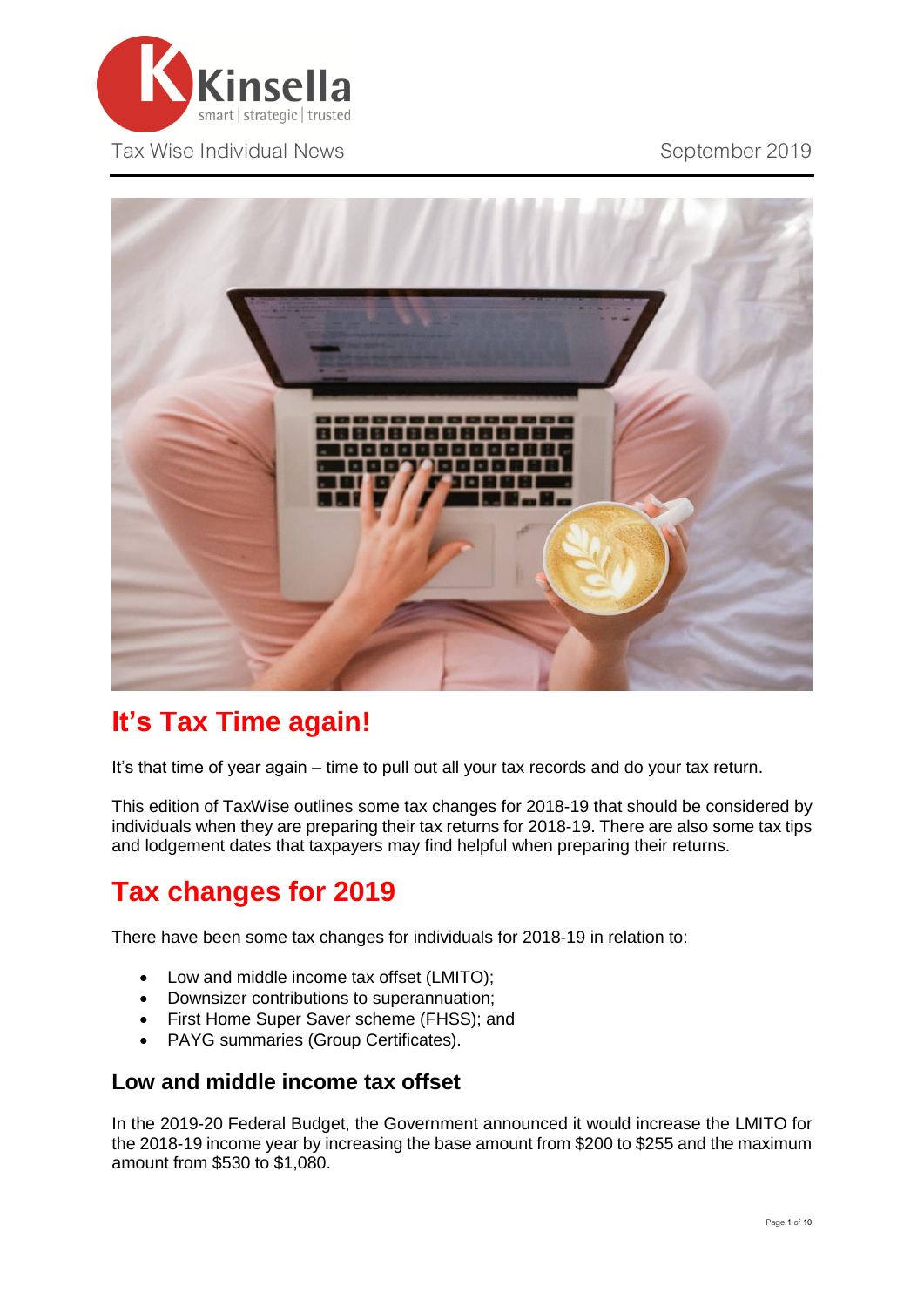The ATO has indicated that taxpayers do not have to claim this offset. The ATO will work it out for taxpayers when their tax return is lodged.

The LMITO can reduce the amount of tax a taxpayer pays.

#### **Downsizer contribution to superannuation**

If you are selling your home, you should consider the superannuation downsizer contribution rules.

Subject to certain eligibility requirements, from 1 July 2018, individuals aged 65 years old or older may choose to make a downsizer contribution of up to \$300,000 into superannuation from the proceeds of selling their primary residence.

The contract for the sale of their primary residence must be entered into on or after 1 July 2018.

There are certain reporting requirements that need to be complied with if an individual is making a downsizer contribution to superannuation.

*Note!* Age and work test restrictions do not apply to downsizer contributions.

#### **First home super saver scheme**

If an individual has requested the release of an amount under the FHSS scheme during the 2018-19 income year, the individual must include the following amounts in their 2018-19 tax return:

- any assessable FHSS amount; and
- the tax withheld amount

Individuals will receive a payment summary from the ATO showing these amounts.

### **PAYG Summary (Group Certificates)**

Many individuals will no longer receive a Payment Summary (Group Certificate) from their employer due to the introduction of Single Touch Payroll.

Individuals will find they have an 'Income Statement' through their myGov account. This is due to employers now reporting in real time through Single Touch Payroll. However, not all employers are reporting through this system yet. It only became compulsory for smaller employers from 1 July 2019.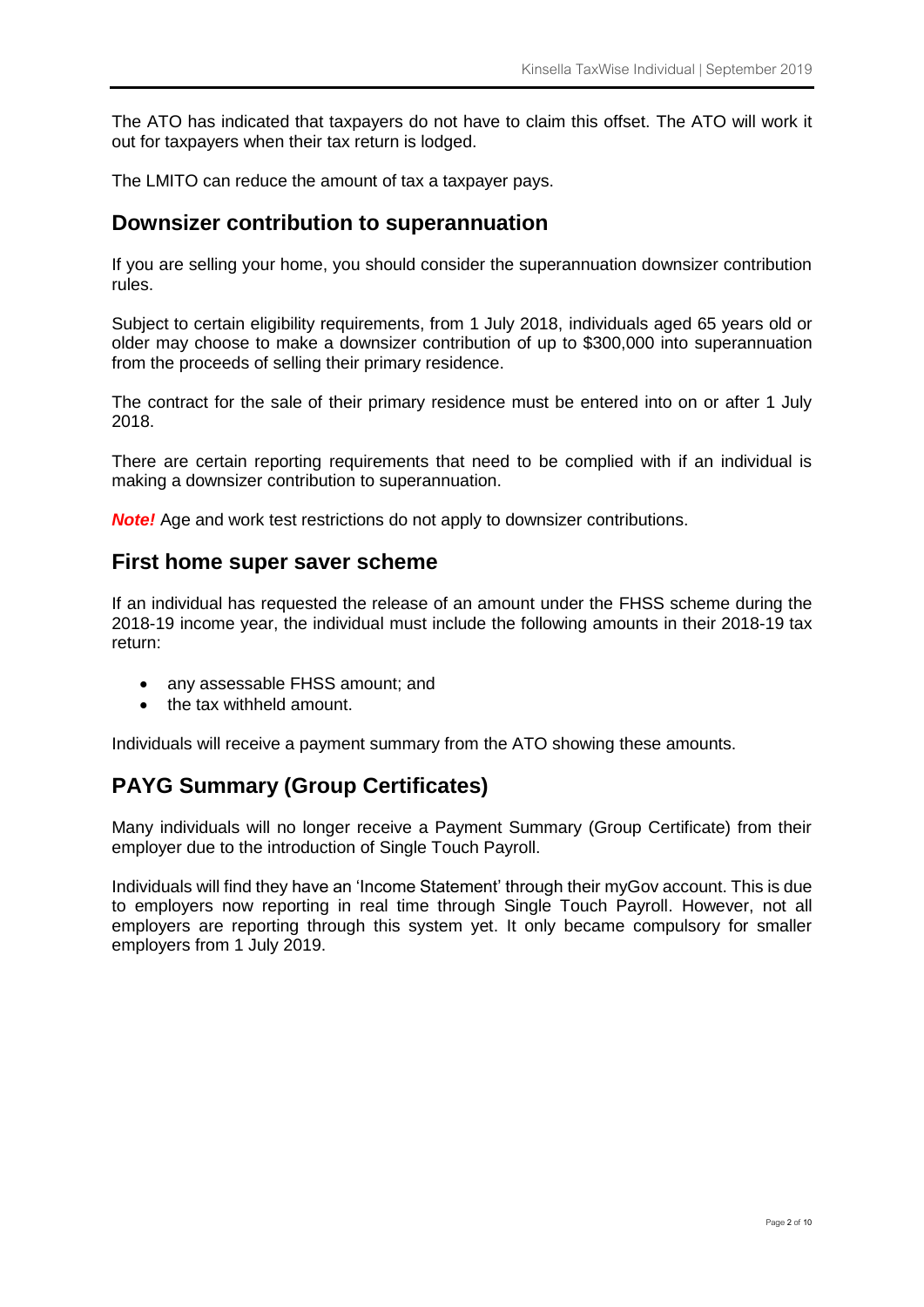

# **5 tax tips for individuals**

A few common areas that can trip individuals up when they are preparing their tax returns are:

- 1. including all **assessable income**;
- 2. ensuring expenses claimed are **deductible**;
- 3. determining whether **superannuation contributions** are deductible;
- 4. determining **Australian tax residency status**; and
- 5. **keeping the right records** to support your claims.

### **Assessable income**

Amounts that are usually characterised as assessable income include:

- salary and wages;
- bank interest:
- dividends;
- interest from term deposits; and
- rent from investment properties.

If you receive amounts in relation to the following types of activities, you may have to include the amounts in your assessable income:

- receipts from Uber;
- online selling; and
- receipts from Airtasker.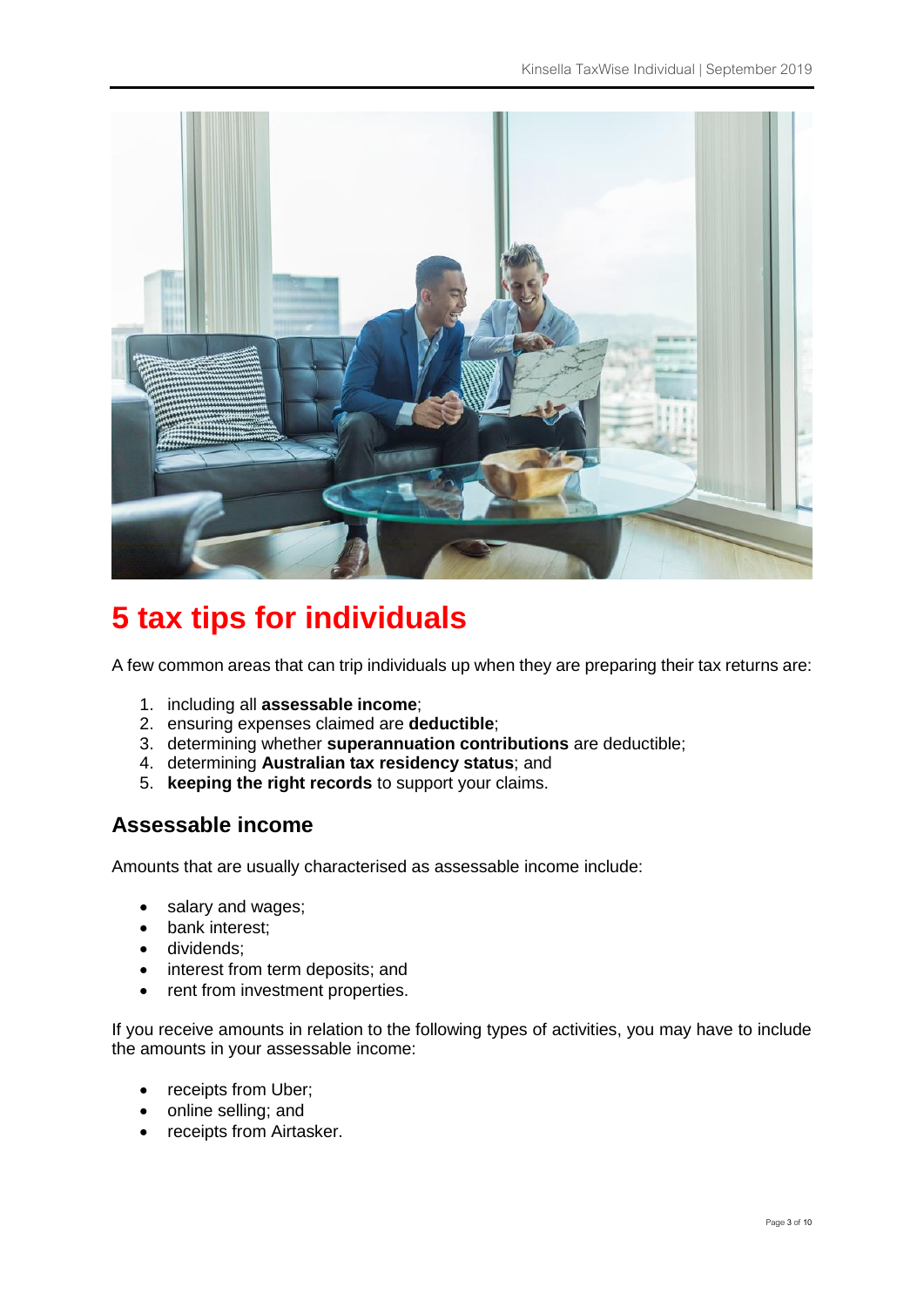When determining whether an amount you receive is assessable income, it is important to ask the correct questions to ensure that the income is correctly classified. For example, in relation to a hobby, you need to determine if the activity is a hobby or whether it is in fact a business. Questions about the characterisation of receipts from the sharing economy are common.

#### *Assessable income and the sharing economy*

More and more people are using and providing services through the sharing economy.

The ATO describes the sharing economy as economic activity through a digital platform (such as a website or an app) where people share assets or services for a fee.

Receipts from services or assets provided through the sharing economy may need to be included in an individual's assessable income.

Common sharing economy activities include:

- ride-sourcing for a fee through platforms such as Uber or GoCatch;
- renting out a room, house or unit on a short-term basis, through platforms such as Airbnb and HomeAway;
- sharing assets such as cars, car parking spaces or storage space through platforms such as Car Next Door; and
- providing personal services such as creating websites or performing odd jobs through platforms such as AirTasker.

The ATO's position in relation to such receipts is that:

- income earned from ride-sourcing, including fares, tips and bonuses from anv ridesourcing platform (such as the Uber 'driver appreciation reward' payments), is assessable income;
- income earned from renting or sharing assets through a digital platform is assessable; and
- income earned from providing your time, labour or skills (services through a digital program for a fee) is assessable income.

*Tip!* If you are active in the sharing economy, you will need to consider what amounts need to be included in your assessable income. Your tax adviser can explain these issues to you and help you determine what is assessable.

#### **Deductible expenses**

Determining whether expenses are deductible can be confusing. Areas where mistakes commonly occur in relation to claiming deductions for expenses include:

| <b>Expense</b>                                                        | General tax treatment - Note: advice is<br>needed on the specific treatment                              |
|-----------------------------------------------------------------------|----------------------------------------------------------------------------------------------------------|
| internet and professional subscription actually incurred and<br>costs | <b>Work related deductions:</b> phone, These need to be expenses that are<br>be<br>can<br>substantiated. |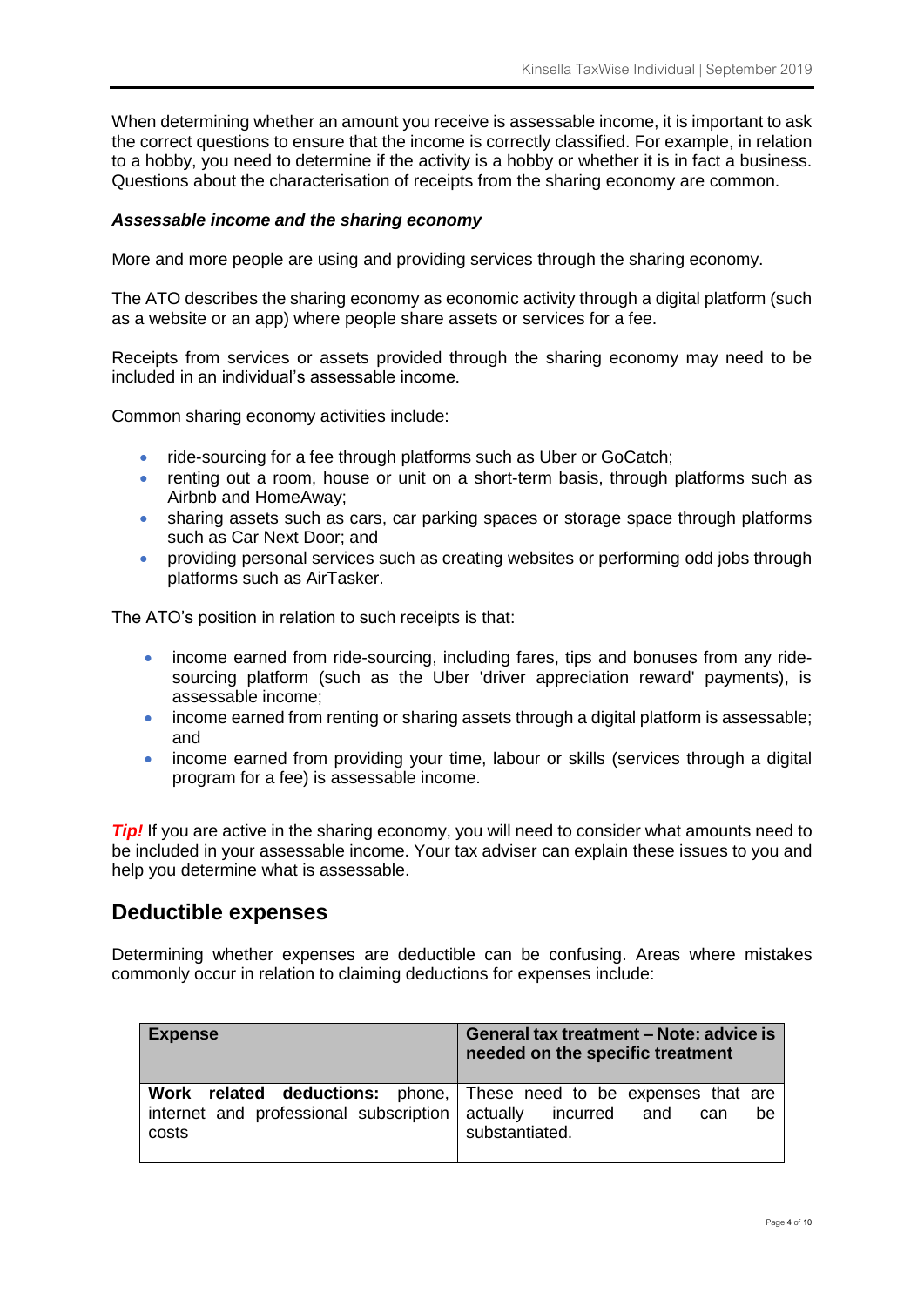|                                                                                                                                                                           | You cannot automatically claim a \$300<br>deduction for work related expenses.                                                                                   |
|---------------------------------------------------------------------------------------------------------------------------------------------------------------------------|------------------------------------------------------------------------------------------------------------------------------------------------------------------|
| Travel costs to/from work: claiming<br>the cost of travelling between work and<br>home                                                                                    | Generally, not deductible.                                                                                                                                       |
| Car expenses: for a car used for work<br>(attending meetings/conferences away<br>usual work<br>place<br>from<br>your<br><b>or</b><br>delivering/collecting work supplies) | If you use your car for work, you need to<br>keep records to substantiate your claim.<br>You will also need to apportion private<br>and business use of the car. |
| Reimbursed expenses: claiming for<br>expenses funded or reimbursed by your<br>employer                                                                                    | Generally, not deductible.                                                                                                                                       |
| Home<br>office<br>expenses:<br>internet.<br>computer, phone, stationary,<br>lighting<br>and heating expenses                                                              | These expenses need to be apportioned<br>between personal and business use.                                                                                      |
| Self-education expenses: textbooks,<br>courses, stationery and computers                                                                                                  | These expenses must relate to your<br>current work as an employee, not<br>education to enable a future career<br>change.                                         |
| Capital expenses: claiming a deduction<br>for expenses that add to the capital<br>value of an asset                                                                       | Generally, not deductible.                                                                                                                                       |
| <b>Donations:</b> claiming for donations<br>made to an organisation that is not a<br>Deductible Gift Recipient (DGR)                                                      | Generally, not deductible.                                                                                                                                       |

There are many deductions that are complex and difficult to determine eligibility. One area where we often see questions being asked is rental property deductions.

#### *Deductions and rental properties: Repairs vs improvements*

What constitutes a repair? What constitutes an improvement? And when does a repair become an improvement?

It is clear that the area of deductions in respect of repairs to investment properties continues to be problematic.

In this context, it is critical to distinguish between:

- Ongoing repairs, which are deductible;
- Initial repairs, which are not deductible; and
- Improvements, which are not deductible.

If the amount in question falls into the category of initial repairs or improvements, the amount in question is not deductible. However, it would be considered as expenditure that may qualify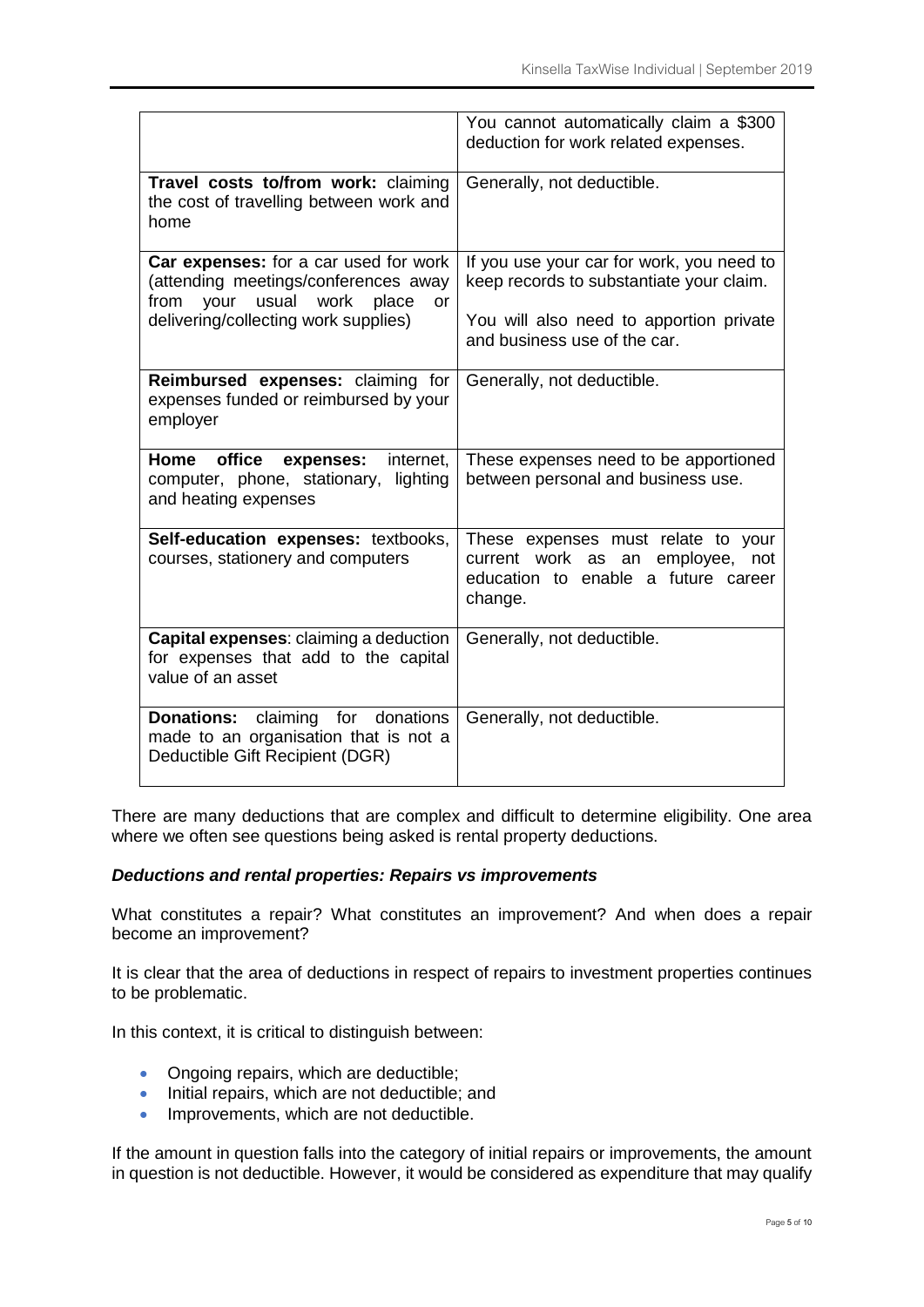for depreciation purposes, capital works purposes, or as part of the cost base for CGT purposes.

An amount of expenditure would constitute initial repairs if the asset was in disrepair at the time of its acquisition, and before letting out the property, the owner carried out the repairs.

#### *What is a repair?*

The more problematic issue is the distinction between repairs and improvements.

Repairs generally involve a replacement or renewal only of a worn out or broken part, or relate directly to wear and tear or other damage that occurred as a direct result of renting out the property.

Common repairs would include things like replacing broken windows, repairing electrical appliances or machinery, and replacing worn guttering and fences. It might also extend to work done to prevent deterioration, such as painting a rental property, or cleaning something which is otherwise in good working order.

#### *What is an improvement?*

By contrast, improvements go further. They fundamentally change the property that previously existed in some meaningful way rather than maintaining and merely repairing the property.

Extensive landscaping or adding a deck to a property would ordinarily constitute an improvement. To put it another way, if what has occurred is more than merely restoring what previously existed to its original condition, it is likely to be treated as an improvement and therefore not deductible.

In trying to evaluate whether an amount of expenditure is an improvement, consider the following two questions:

- 1. Does the expenditure give rise to a material increase in the efficiency in the functioning of the property?
- 2. Does the expenditure give rise to a material increase in the value of the asset?

If the answer to either of these is yes, it is likely that there is a capital improvement which is not deductible.

Some important cases where there is an improvement rather than a repair include:

- The replacement of a dilapidated ceiling with an entirely new and better ceiling;
- The replacement of a rotten wooden floor with a better, longer lasting, and more moisture resistant concrete floor; and
- The replacement of cupboards as part of the refurbishment of an entire kitchen.

Clearly, this is an area that causes much confusion and compliance can be problematic. Taxpayers need to be careful to ask the right questions and ensure their answers are properly considered with a reasonable degree of objectivity.

**Tip!** Your tax adviser can assist you in determining what expenses are in fact deductible.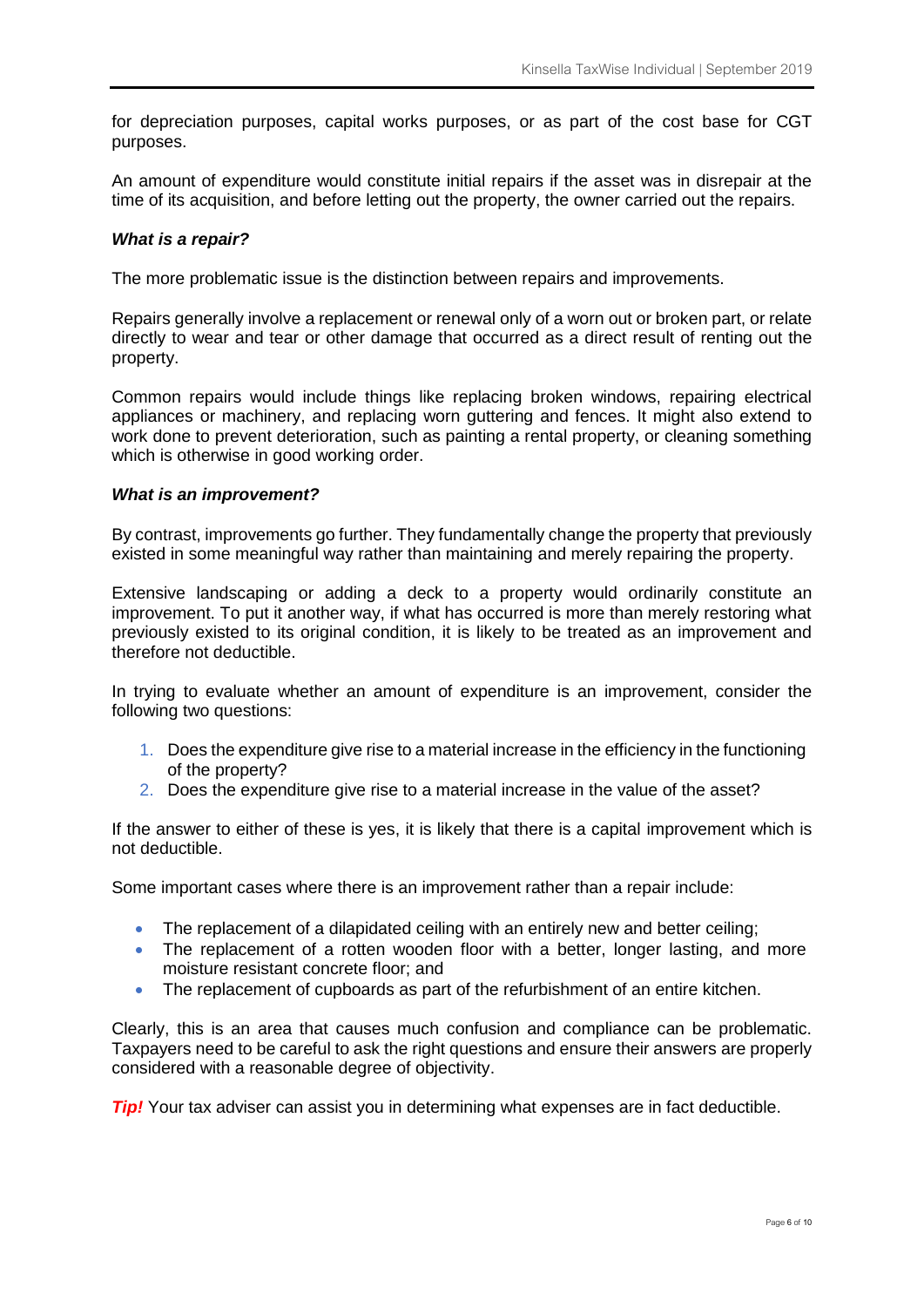### **Residency**

With the workforce becoming more and more mobile, there will be more questions about tax residency.

When determining whether an individual needs to file a tax return and pay tax in Australia, you first need to assess whether the individual is a resident for tax purposes. The test for tax residency is not the same for all Government agencies. Some taxpayers may think that they are not Australian residents when in fact they might be!

As a starting point, taxpayers should consider how many days they reside in Australia during the year. Taxpayers tend to rely on the '183 day' test. However, a taxpayer that resides in Australia for less than 183 days during the financial year may still be a resident for tax purposes.

**Note!** Are you on a working holiday? Then separate rules apply to you. Residency can be complex. Individuals should seek advice if they are unsure of their residency status.

#### **Superannuation contributions / caps**

Individuals can add to their super by making their own personal super contributions to their super fund.

Personal super contributions come from your after-tax income (that is, from your take-home pay).

You cannot claim a deduction for superannuation contributions:

- paid by your employer;
- the compulsory superannuation quarantee: or
- salary sacrifice amounts.

However, certain personal superannuation contributions may be deductible.

From 1 July 2017, employees can generally claim a deduction for personal super contributions they make to their super until they turn 75.

Individuals who are aged between 65 and 74 will need to meet the work test to be eligible to claim the deduction. For the 2019-20 income tax year, there will be a one-year work test exemption. If you are over 65 and not working, you should ask your tax adviser about this exemption if you are considering making a super contribution.

Personal super contributions count towards concessional contributions caps. Your employers' contributions plus any amount salary sacrificed to super will also count towards concessional contributions caps. This is an extremely complex area of the tax law. Basically, the contribution caps limit the amount that can be contributed to super each financial year.

The concessional contributions cap is \$25,000 for the 2018-19 income tax year. If your contributions are greater than the cap you may have to pay more tax.

There are also caps on your non-concessional contributions cap. Your non-concessional contributions include super contributions for which you are not entitled to a deduction. For 2018-19, the annual non-concessional contributions cap is \$100,000 for individuals with super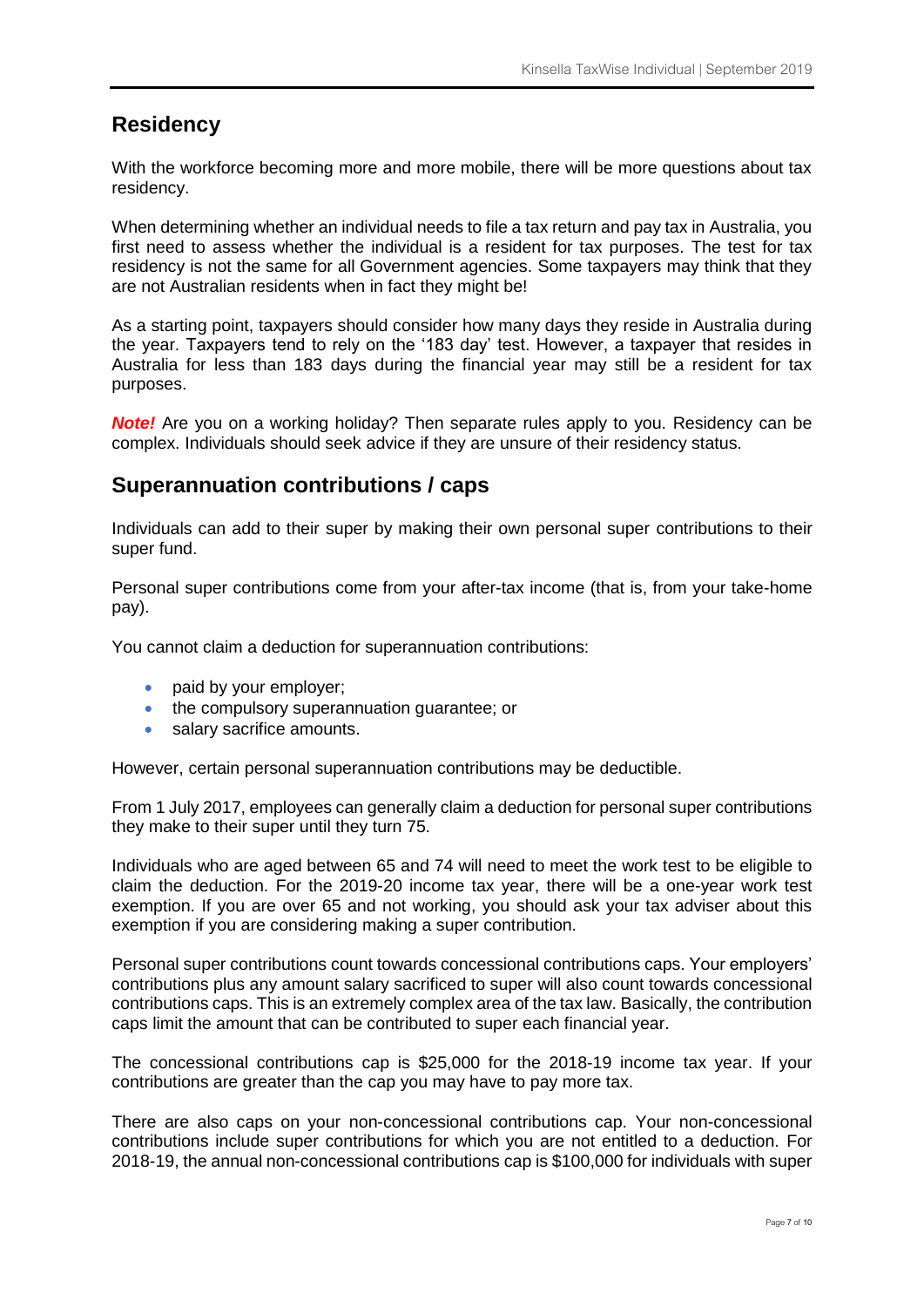balances of less than \$1.6 million on 30 June 2018. If you exceed your non-concessional contributions cap you may have to pay more tax.

## **Tax records**

To prepare your tax return, you need to keep careful records.

Your tax records should include (but are not limited to) records to show:

- Your assessable income i.e. payments you have received:
- Your deductions i.e. expenses related to payments you have received;
- Acquisitions or disposals such as shares, rental property, your main residence; and
- Tax-deductible gifts and donations.

### **Mistakes happen!**

It is a reality of life that mistakes happen. It is especially true in the world of tax. The Australian tax system is complex and as a result mistakes can and do happen.

So, what should you do if you have made a mistake?

The first step is to contact your tax practitioner. Your tax practitioner will be able to advise you on the best course of action to rectify a mistake.

You can make a voluntary disclosure to the ATO about the mistakes. You may also be able to amend your return.

**Tip!** Tax is an extremely complex area – even tax practitioners find it complex. The best way to help ensure that your tax return is correct is to contact your tax agent.

Ask questions, get advice and get it right the first time!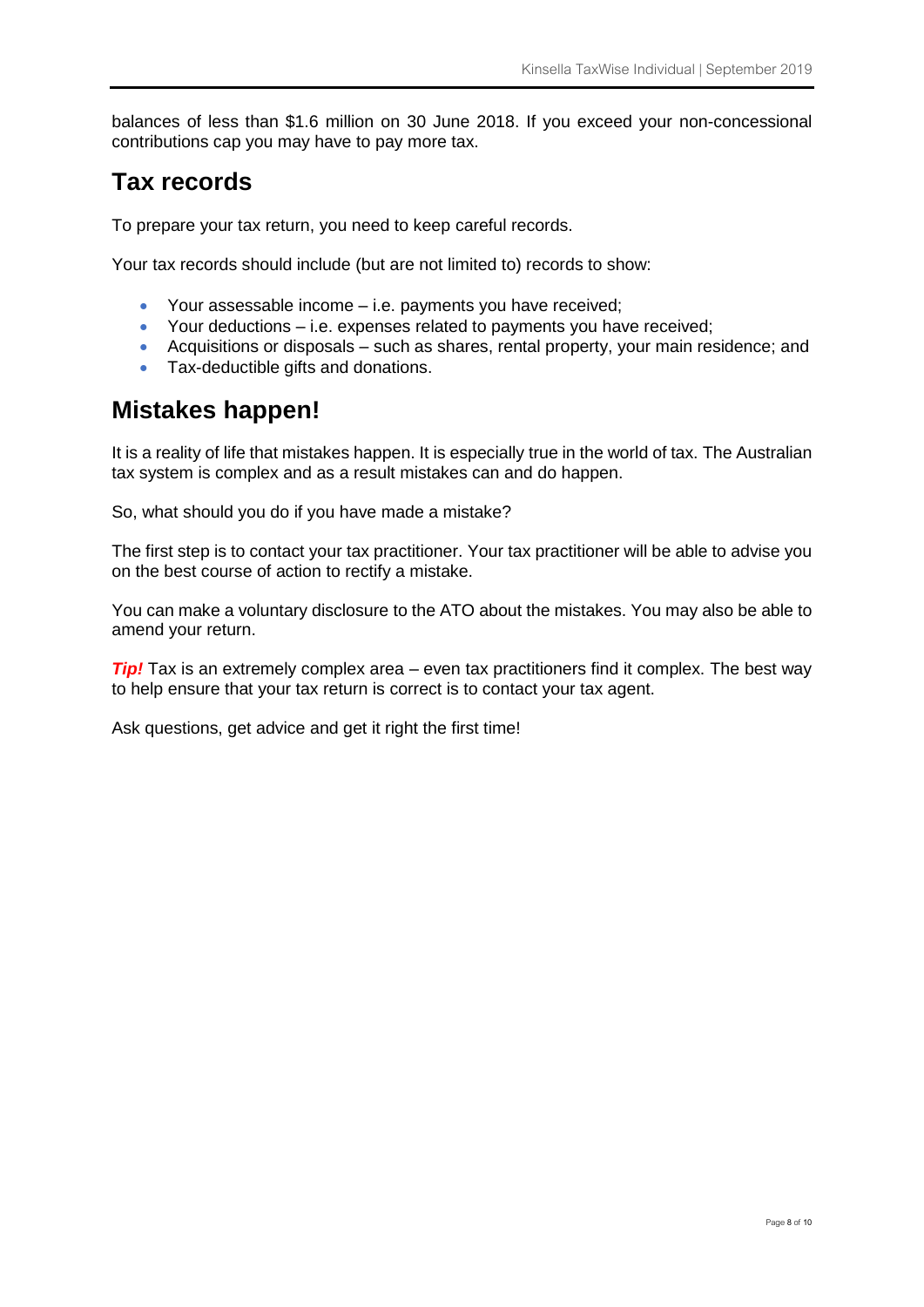

# **Key dates for lodgment and payment**

Here are some key dates for you to keep in mind when lodging and paying tax in relation to individual returns. You should talk to your tax adviser to determine which date is relevant to you.

The lodgement due dates as set out on the ATO website are:

| Lodgement<br>due date | Entity description                                                                                                                                                                                            |
|-----------------------|---------------------------------------------------------------------------------------------------------------------------------------------------------------------------------------------------------------|
| 31 October<br>2019    | Tax return for all individuals and trusts where one or more prior year tax<br>returns were outstanding as at 30 June 2019.                                                                                    |
| 31 March<br>2020      | Tax return for individuals and trusts whose latest return resulted in a tax<br>liability of \$20,000 or more (excluding large/medium trusts).                                                                 |
| 15 May 2020           | Tax returns for all remaining individuals and trusts not required earlier<br>and not eligible for the 5 June concession (including new registrations).                                                        |
| 5 June 2020           | Subject to certain requirements, there is a concession that allows certain<br>individual tax returns to be lodged by 5 June without penalty, provided<br>that any payment required is also made by this date. |